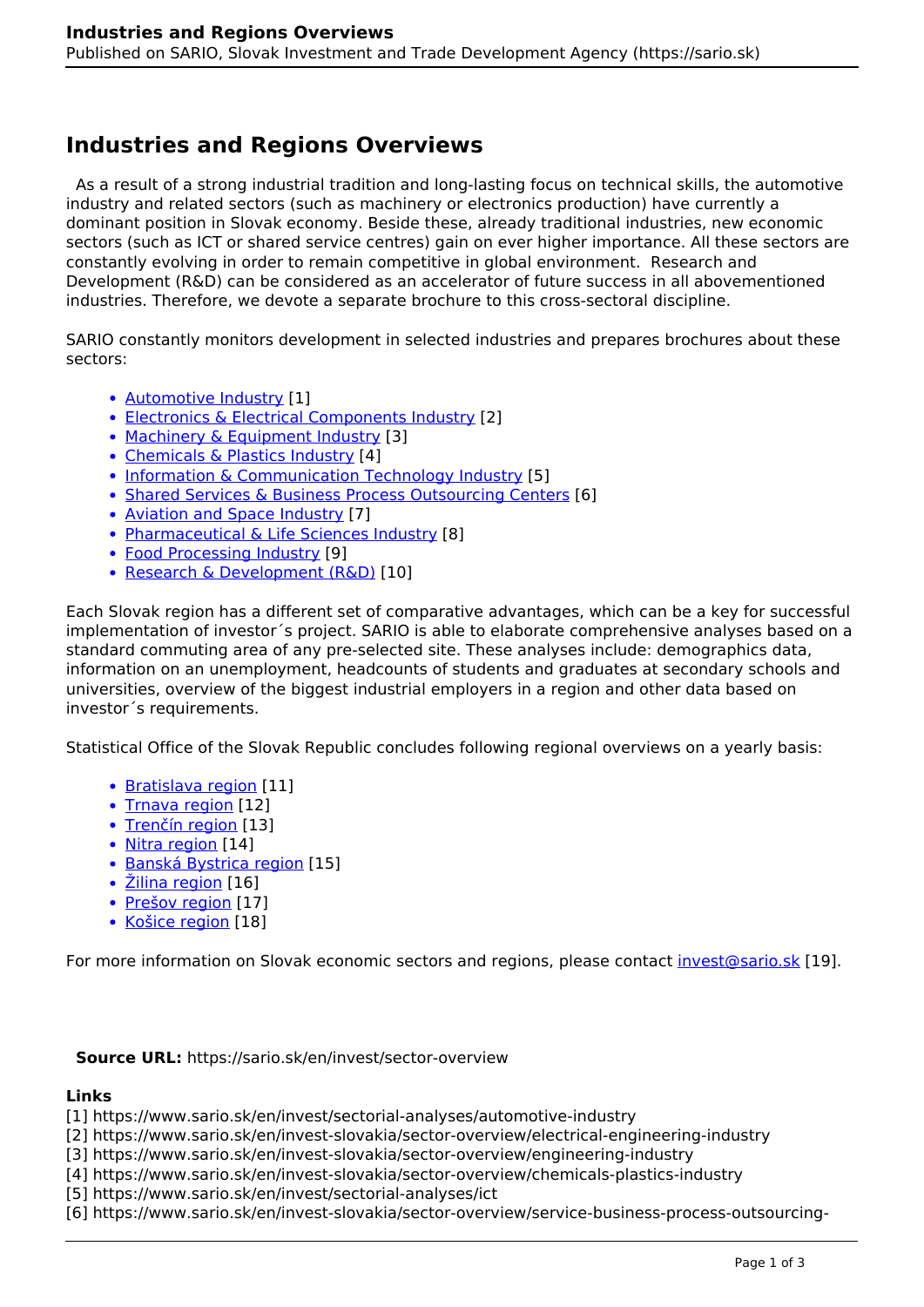Published on SARIO, Slovak Investment and Trade Development Agency (https://sario.sk)

### centers-slovakia

[7] https://www.sario.sk/en/invest/sectorial-analyses/aerospace

[8] https://www.sario.sk/en/invest-slovakia/industry-overview/pharmaceutical-life-science-industry

[9] https://www.sario.sk/en/invest-slovakia/industry-overview/food-processing-industry

[10] https://www.sario.sk/en/invest/rd

[11] https://slovak.statistics.sk/wps/portal/d13c2231-06c8-44c4-83db-cac36f1706c9/!ut/p/z1/rVVdk5 owFP0tfdhHzM0HJD4GrICiK6KovHQQdaWuH7tS3f33ja6dkTJGO9Mww0Byzr2X5BwuStAYJZv0kL-kRb7d pK\_qfZJYP0LuC9vGEoCbDfBbw0boRnUMDFCMEpRkm2JXLNFkO92nS2O\_Mna\_pk-gbq\_5Ks3y-RMc9vNi9 Xk9M8M0I4RiA6xMGIxlzBB0NjWyNKPWAnM1XT\_F3mX5DE0eQo\_OxTqu9BgPAETgmuBLb9ivh5SCpCi5 hZhcgC\_Gw0B4sgNI3bhw40h4TF-HPQuAIhMkG4Ps37YA-pbZ74MwzAK4hjcmDTBp9iF7lDFaPK\_-dBuO yCFdKgpCXZi88y\_sRw5oOefABo-aTE9\_wTQ5fesO\_k9q8yvbs8XX7NB5f3vNmzwecBD4dtUqOMdlcVaBZ T5dkzUcreP22HotjGr8CuAUv0uH2B1\_koAsQhpB8wKvywQDz\_G1wASvRf1-YE9pl9NgkRvj9HJr3cceC9Go jWJyS-AG4f8bJMLQOdCrQ8o1wPOPtIW2aGVIstKGv5J0Yx6RNaZ6zT6zyrCwCEiCiwCrnUHALiSoio2HUAOz DsRlFw8QNF-hSZKFvymLNoEjQ75\_IiGm-37WrWM6B\_\_2i2U5NN17Zita1DDRHCLEcxEnVD1fGpA5L3jdF 5UzLRYGvlmsUXjhwIrav7z7S2RqkFtN8X8o0Dj\_96hduu1oJ\_59TBW\_e9f10IeB4v1SOzlt9-E6WVn/dz/d5/L 2dBISEvZ0FBIS9nQSEh/

[12] https://slovak.statistics.sk/wps/portal/5ce399de-28ac-4357-8489-b31e7796dedf/!ut/p/z1/rZZbc6I wFMc\_TR9pDiSQ8IiogUqxyMXKyw4qbVnrpZVtt\_vpN9ptZ8WSsDMLM46Y3z\_n5NwE5egW5Zvipbov6mq 7KR7F8yy3vkXUZ72e7gBQsw\_-VdqPeGzrQABNj4DLHY\_QAIAF3ATf8dKJHWEMDka5WM6Cm3c9p4kOfhj GacYibAUfemi5HOim\_3SQeykTQA84twOdXJky\_Zjhpp6ZFAQQpwBZDAmQo75t2f\_QfxoYx6kjgIlvukEPs2 HD\_unyGHSpfR5NpP5fR7Rp\_xyQ6NNUl-sPwKn\_E30IEcAoHLHE533a9B96ARYFMopDzx0aBDrqJYDs\_MR SxM-2uuklaCT\_rko\_yIg0\_gFRxD9o1F9b\_0kc7FR\_EkCSP4ue1-\_IdYXeTPpmFuKboKNeAnSKX1v-PUM1PzK Uo3yxqXf1A5pt5\_viQduvtN2P-QWIj8dqVSyq8gJe9mW9evv7F3NRYttelprBioVGsEk1RpitzbFeUmpby3J5 d9h7t6iWaNaJnqqGbS4fldODPYEM4xvDsQl3-5PxEPzENVgcWAYcsnkEZONaZSSXdhTGCiAhf4DWlGE54 CRmE\_hi6Dd2OK3KgdyH97EvA2I4i8MXg1\_qw2ck20xwXX5McKkqkoYCsKk8WYOhCgjPTvHFH4C0Jrmlct JS-JApkuUSosiFmFIz0Xq0tfVGBpq-VOUrSjfb57V4LYr\_sbM9QFcor-bry9fF-hIudYNRixi6AA0svh\_es4zna\_f6 Xmxb1A9atbnbottOewtp9f3pKXfEHNtu6vJnjW7\_-yDbrdPza83wm7aaDE5u71cv1PiU7Z3f8nEF2Q!!/dz/d 5/L2dBISEvZ0FBIS9nQSEh/

[13] https://slovak.statistics.sk/wps/portal/3fae9e9b-07bc-4978-babf-ee2058b35e83/!ut/p/z1/rZbbcqJ AEIafJpdkmpmBGS45xIFAiAho5GYLXJKwxkMim8Pb72Cs1Ebj4FYWqixxvr-Hbrp\_QQW6QcWyfG7uyrZZL csHeT0tzB8JC7jj6DYAMzwILnMvEamlAwU02QJw5LABFXJ5HA3f9ddpbkMQjwLDjRxybeo7\_ccG3GAggTQ HGKeQCn2rP7Yc4n298HMuAQeEsCKdXhqf9xcs0-WyDDDmCeEx7OvBiYhMMExj3x1gCrpKb2Ky07vC9i mLAHgkDAhsPx9ZCSFgk9PyH6RDbFtUuN7oegBB5mKeRiYGUOafuaCuXwco7j8P2E6vAD7v74wxBCwe 6WGSCMM0Dvb\_BAxH-Fv6DlA9v4D0PP-MnKZXAIr6hylW1z8M6ff0qbJ-oU7V9esAld5jPfqcfU\_vMWX\_Utr Tv3Tv\_o\_5z9d6kfi98zdGBSpmy3bd3qPpqtqU99pmrq1\_V2cgPx6aeTlr6jN43tTt\_O3vX8htWVu1VWnAqp lGLca1qqxutbrGYPCKGDUnXez1rPmJpifRkz6zLdRWO-n263GjvhjvgMqPlI4s-gAANZAB3Qe-8PS9CKHrSs DIPGMck-HFQYQvXF2ZpjB3wBFfuBgYPUB8mOahMyrTzIi6UFtvUU5nN7yKCO\_ToQLszECxv1rUKN3M0V R2Jzvand1f8XNTv6B8uXpayDeH9B-b3wd0iYqmWpy\_zBbncK5jzkyKdcotTOT37lUEP125V3cybNnea83y doVuTootpc2vx8fClqO-

Wrb1a4tu\_vusrxf54bHg5E2bjy4-Tu45sSYmfGP\_ARbe9Ns!/dz/d5/L2dBISEvZ0FBIS9nQSEh/ [14] https://slovak.statistics.sk/wps/portal/ffecd94b-ad3e-495a-87f2-918bfa7a04ab/!ut/p/z1/rVbbcqJA EP2WPOSRTM8FGB4BdUTxwjWRly00GlnjJYmrm7\_f0eymIujg1i5UUVzO6T7T3RxAGXpA2SrfFU\_5tliv8m d5PcqMb4HpccfBNoCpN8DrJI1ARBYGBuj-CHCF3WamD8B9oYNnt5PQCigFm6JMPk794QdfmDEGr9-Pkp QH1Aj\_8OHCZsN1\_E-B3EkJeGY\_xN0gEHZiHPmXHvvkN\_8zAUQ9C7w0YvGAm4Tikn5OPR1srwFNSjvQCo xyftFOuBTogBCWj5ljqvSzoKIfHJ\_KAnejftttEQb4lD8IcQsCgG6\_y2NPNEz1-ochUa1fFzX1OwBO-V3Xlfr1uK GnfTpssgq\_AjjVb2DZ1FD3dcc3KHyuXwE4za-bIMNHCUAagUsq9S8BGPs3PjFK\_U95Q4rqQUc0OQXClHw RtMl1fAXgtH5RYsvwoae7vkOFr1fqVwFcNT8KgGJ-Bz6um3\_jOr4CoOAHfabmHwDZNf51sX-4zn9SlKFsst putnM0Wo\_f8rn2ttA2P8a3IA\_PxSKfFNNb2L1Nt4v3r3dms-nk0WJjLX-kU41Zeq5xc0Y0C\_PxLDdzYPn4EHs zKR7R6Cr0fZ1ZZ2qrvT\_kq3GTI6AVDYltMeE2wkELvNglPPINAsKoARz87AhQfTDqZCpFHi3\_tGlnPF0F0Iek nOKMq9f5YglwxteVzmhXRPJ2T45eyx-mw2aMw7Rah6r1KQAf3qQC2LGurgO4plpDBFBXyUqzSi-wRepW gdFIjr15cey78hu\_K6Z7lKzWr0v5SxP95VvVBtRBWTFe3u0nyzu4w4SbBiOYcYtQeX74RyKvPbf3JMPm27l WrGZr9HBVbEktvr-8ZLb0kPVqO\_25RQ\_\_3UQ2y-TMtuT0XVuEzS8738ezfPOt29ufgGNLftx/dz/d5/L2dBISEvZ0FBIS9nQSEh/

[15] https://slovak.statistics.sk/wps/portal/b48c5f86-efdc-4bc6-8119-250711ddaaa2/!ut/p/z1/rZJRk5o wFIV\_jY-YmxBIeGTVRbZqFxFW89IIjGuqoCuslv76BrvudDoj2pnmqSHknJt7-Q4SaI5EIY\_qVVZqV8it3i-E\_S 1gPn94wC4As\_rgP0X9wAsdDBTQy1nQ89whZSMAPvIs8N1hNHUC0wTXREIfx6Pn336PzTD4k0kYxTwwx -7FD1eWFtzl\_2yQWwy0IIwA4tBzZ1abP5pd\_C0Ccc\_8V-4PHOtW\_zESSKRFta\_WaLFLSrk2yo2xf086oB9bt ZGpyjpwLLNqU 5JaE8tVbcNrLVMjVoktoGx9gxiAUM4-VSSkma2vtULdHiLvXLLdiiHdUTEirJu6c070LXwR ZQ02GY2IQwRpsoqe9vb8LV8-6KKvtRofll4A6UlY5capxPikrvt-8\_k7oDgA1VrHaHXKZFbZTZ4ahK3ag49\_I